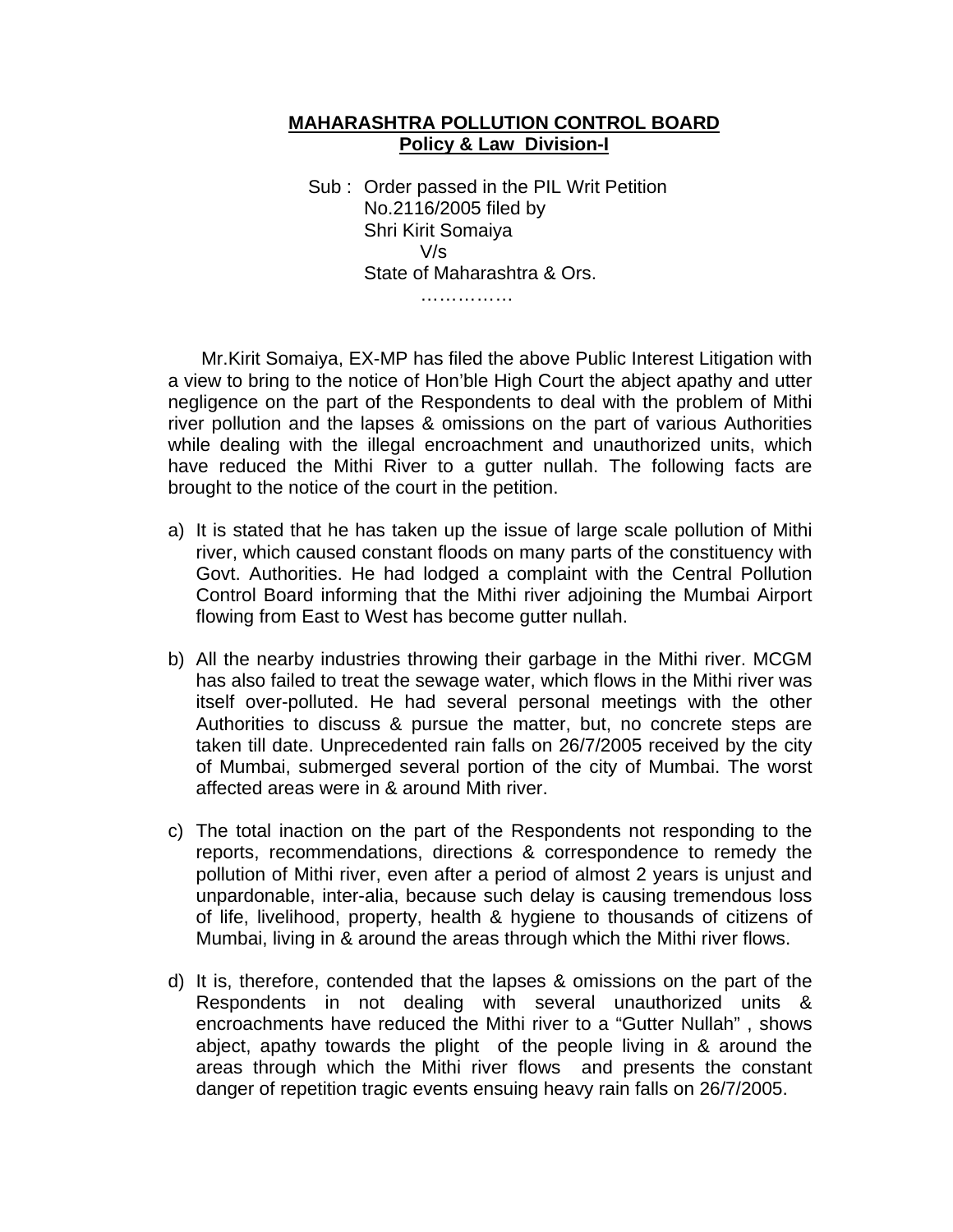e) The petitioner therefore prayed for issue of a Writ of Mandamus or any other appropriate writ or direction, directing the Respondents to take concrete steps to implement their recommendations and directions made by the Govt. of India through MoEF and to remedy the large scale pollution of Mithi river in order to avert the future repletion the tragic events ensuing heavy rain fall of 26/7/2005 in Mumbai. Further to direct the Respondents to take appropriate steps for dealing with several unauthorized units and encroachments and stop them from discharging their sewage water in the Mithi river and properly treat this sewage, if any discharge in the Mithi river at all and to take all other appropriate steps for the purposes of the protection of the Mithi river. The petitioner also prayed for an appointment of a Court Commissioner to oversee, supervise & superintend the work of Committee to be appointed consisting of senior officials of the Respondents to prepare a Plan of Action to clean the Mithi river and to deal with illegal encroachments expeditiously.

 The Respondent-Board had filed an Affidavit in Reply to the petition through Shri G.N. Mohite, Sub-Regional Officer, Mumbai-1 and holding charge of Regional Office, MPCB, Mumbai on 30/8/2005, sharing the concern of the petitioner about pollution of Mithi river and the steps required to be taken for cleaning up of the river. It was brought on record that there are large number of unauthorized industrial units / traders, who are involved in reprocessing of waste oil/ used oil, manufacturing of grease from waste oil, storage, handling & washing of drums and barrels containing toxic material in the vicinity of Mithi river, these unauthorized units are mainly located in the part of Dharavi, Mahim & Kurla area and on the banks of Mithi river. It was also reported that besides the discharge of untreated industrial / trade effluent, large quantity of untreated sewage is also disposed off by the residents residing on both the banks of Mithi river and nearby areas, mainly, unauthorized hutment dwellers. It was further informed in the Affidavit that the Municipal Corporation of Greater Mumbai has not provided requisite sewerage system followed by sewage treatment plants for proper collection, conveyance & treatment of sewage and there are many missing links, where sewage system is not placed or not functional including most part of Mithi river area. The Board had conducted survey of unauthorized / illegal units / traders, handling hazardous wastes oil / ferrous / non-ferrous scrap etc. in Kurla-Kalina Area in March, 2001 and identified 146 unauthorised industrial units / wastes oil/scrap traders carrying out their business on the banks of Mithi river. They were without proper license/s or NOC/s from the statutory Authorities. Some of them having the Shops & Establishment License. The MPCB consent has not been obtained by these unauthorized & illegal units. Since, these units are not in organized sector & in the Mumbai Municipal Corpn. area, the MCGM to initiate legal action against these units as they directly or indirectly pollute Mithi river by way of washing drums & throwing the oil sludge etc. MPCB also brought on record the observations regarding the water quality on the basis of the monitoring carried out in the year, 2001 & 2002, stating that the water quality was totally contaminated. The joint inspection was carried out by the MPCB with the CPCB in March, 2003, wherein it was observed that the nearby unauthorized industries are throwing garbage in the Mithi river, MCGM had diverted nullah carrying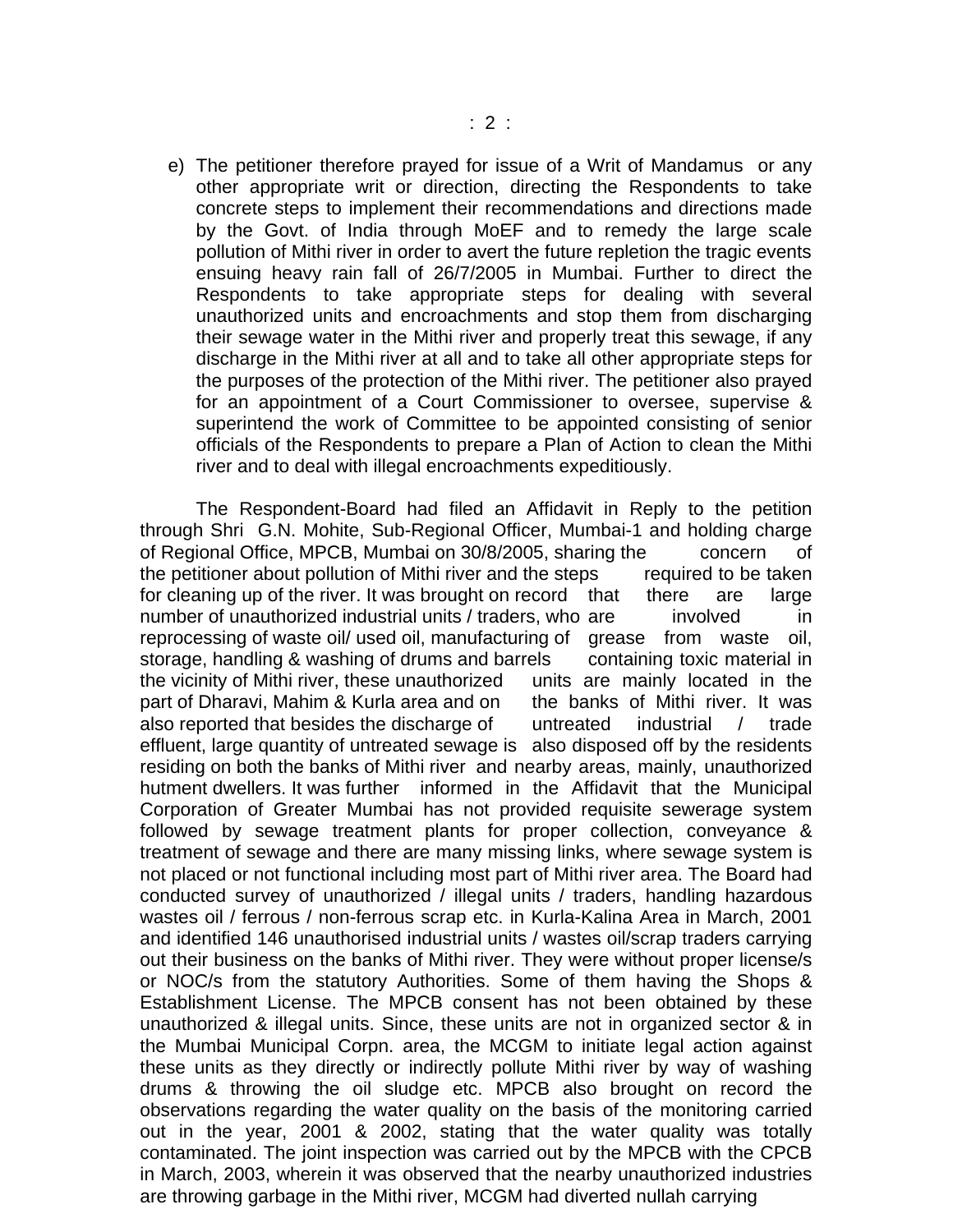Municipal sewage in the Mithi river resulting in contamination of the river water. The pollution was being caused by illegal activities such as oil processing, drum washing on the river's stretch from Kurla-Mahim, having tidal influence. The joint team recommended that a detailed survey has to be repeated to identify additional unauthorized units and to prepare a fresh / updated list of polluters, to clean the river, stop pollutional discharge, to provide adequate & suitable STP and a time bound action plan for necessary implementation involving various concerned authorities like MCGM, Collector, Mumbai & Suburb as well as MPCB.

 Thereafter, MPCB engaged the expert services of M/s.Klean Environment Services Pvt. Ltd., Mumbai to monitor 20 points along the stretch of Mithi river, to collect & analysis samples and submit report by June, 2004 on the Mithi river water quality, sludge quality & quantity as well as short term & long term measures to control pollution of Mithi river. M/s.Klean Environment Consultants Pvt.Ltd. recommended short term & long term measures, i.e. immediate closure of all the unauthorized activities discharging wastes, provide proper garbage collection system to prevent dumping thereof into the river as short term measures and to plan for sewers on both the banks of the Mithi river with STPs at various locations, debris the entire length of Mithi river bed to improve its carrying capacity and to provide proper garbage collection stations for the benefit of hutment dwellers. It was proposed that further pollution of Mithi river was to be prevented and river was to be resorted to its original status with the help of MCGM , MMRDA, Collector, Mumbai & Suburb. Similarly, from the CRZ point of view, it was suggested to discuss the issue with MCZMA and Urban Development Deptt., Govt. of Maharashtra. M/s.Klean Environment Consultants Pvt.Ltd. was further assigned the study with reference to identify illegal industries and unlicensed activities, discharging industrial waste into Mithi river, collection of samples and to prepare comprehensive report. The Board has come to the conclusion that there is an urgent need to take remedial measures for cleaning up of the river and to increase the carrying capacity of Mithi river for free flow of water.

 Hon'ble High Court of Judicature at Mumbai had issued directions to the petitioner on 17<sup>th</sup> Aug. 2005. Accordingly, the petitioner had placed on record a comprehensive action plan and also highlighted the original status of Mithi river along with the present status of the river as well as revival plan of the river. It was specifically suggested by the petitioner that the river can be revived provided the following steps are taken immediately.

- (I) Prevention of dumping of solid waste.
- (II) Desilting of the River
- (III) Stoppage of encroachment of hutment
- (IV) Control of domestic sewage
- (V) Prevention of illegal oil processors and industrial manufacturing and processing units,
- (VI) Widening of River, control of pollution and prevention of illegal diversions of the River by Air port authority and MMRDA.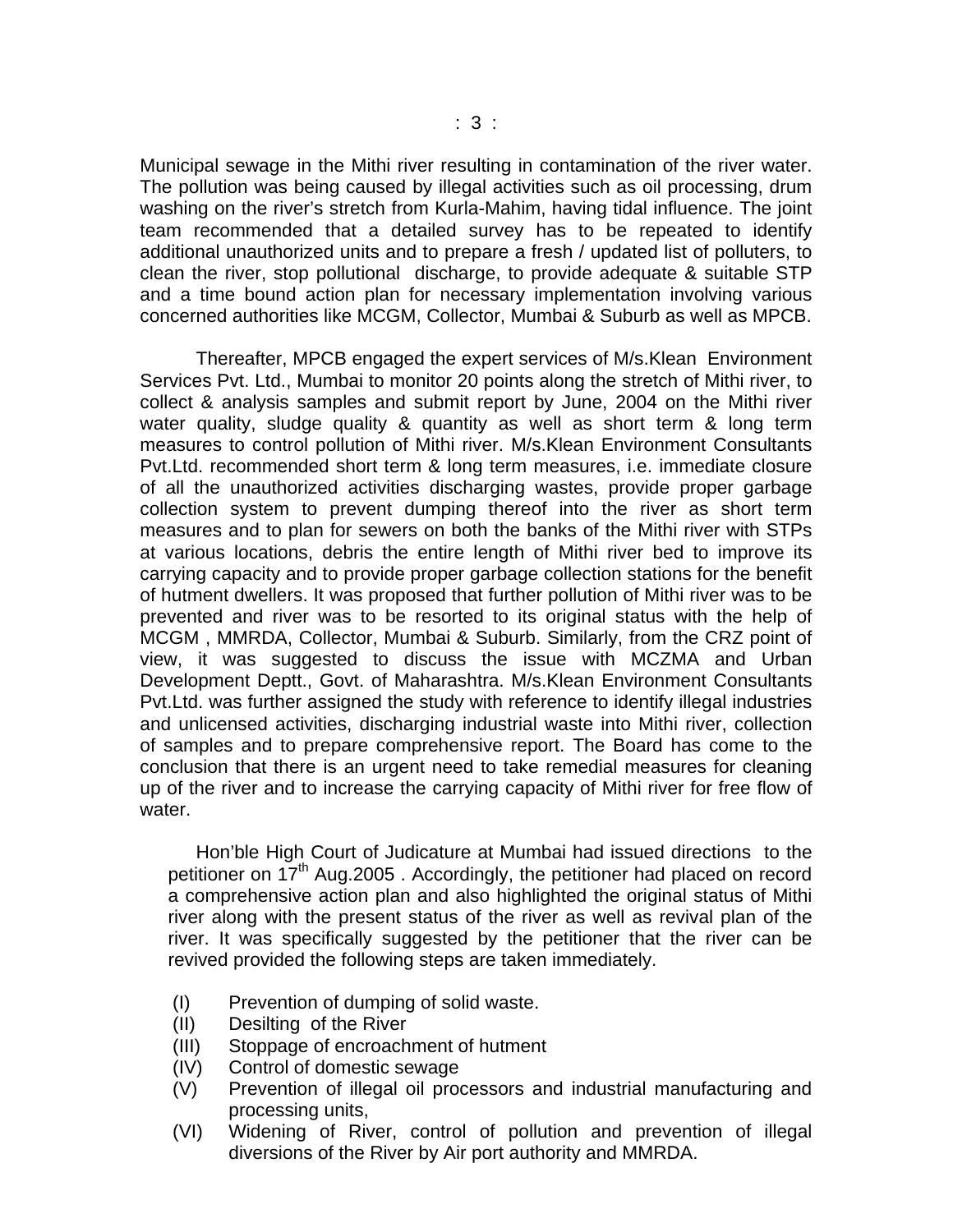The petitioner has suggested the actions to be initiated by the Air port authority, State Govt., MMRDA , Collector, Bombay Municipal Corporation and Maharashtra Pollution Control Board. The petitioner also recommended some directions in order to redress the problem of pollution and degeneration of the Mithi river caused by a variety of reasons such as the discharge of industrial effluents, oil, domestic waste, dumping, diversions etc. After hearing

all the respondents, Hon'ble High Court directed the respondents to identify all illegal, unlicensed commercial units on the banks of Mithi river and issued following directions to the Maharshtra Pollution Control Board.

- 1) The Maharashtra Pollution Control Board to identify all illegal, unlicensed commercial units on the banks of Mithi River. The concerned authorities are directed to give them notices within ten days from the date of order passed by the Hon'ble High Court.
- 2) To take all necessary steps to ensure a check on the daily discharge of waste, effluents, dumping activities and prosecute the offenders under the provisions of the Environment (Protection) Act 1986 and the Water Act 1974.
- 3) To file reply affidavit within three weeks form the date issuance of the aforesaid order.
- 4) MCGM is also directed to ensure that no new encroachments or industrial activities on the river bank are permitted. No new licenses for industrial activities on the bank of river shall be issued without the permission of the Court. MCGM to ensure that adequate numbers of temporary latrines are constructed to avoid people using the river/its banks as a public toilet.
- 5) Advocate General was directed to inform the Court on next date of hearing what steps have been taken by the high powered committee. The petitioners efforts on preparation of comprehensive action report appreciated by the Court.

The Board had filed the  $2^{nd}$  affidavit in compliance of the order passed by the Hon'ble Court dated 31/08/2005 about the steps and the actions taken by the Board, on 22/09/2005, which are reproduced as under :

- a) It is brought on record that 8 teams consisting of 28 Technical Officers, 4 Senior level Officers (Scientific, Legal & Technical) were constituted.
- b) The teams started survey along the banks of the Mithi river from its origin i.e . Vihar Lake upto confluence i.e. the place where the river meets the sea at Mahim. About 160 units were identified which were carrying out their activities without consent or authorization from the Maharashtra Pollution Control Board.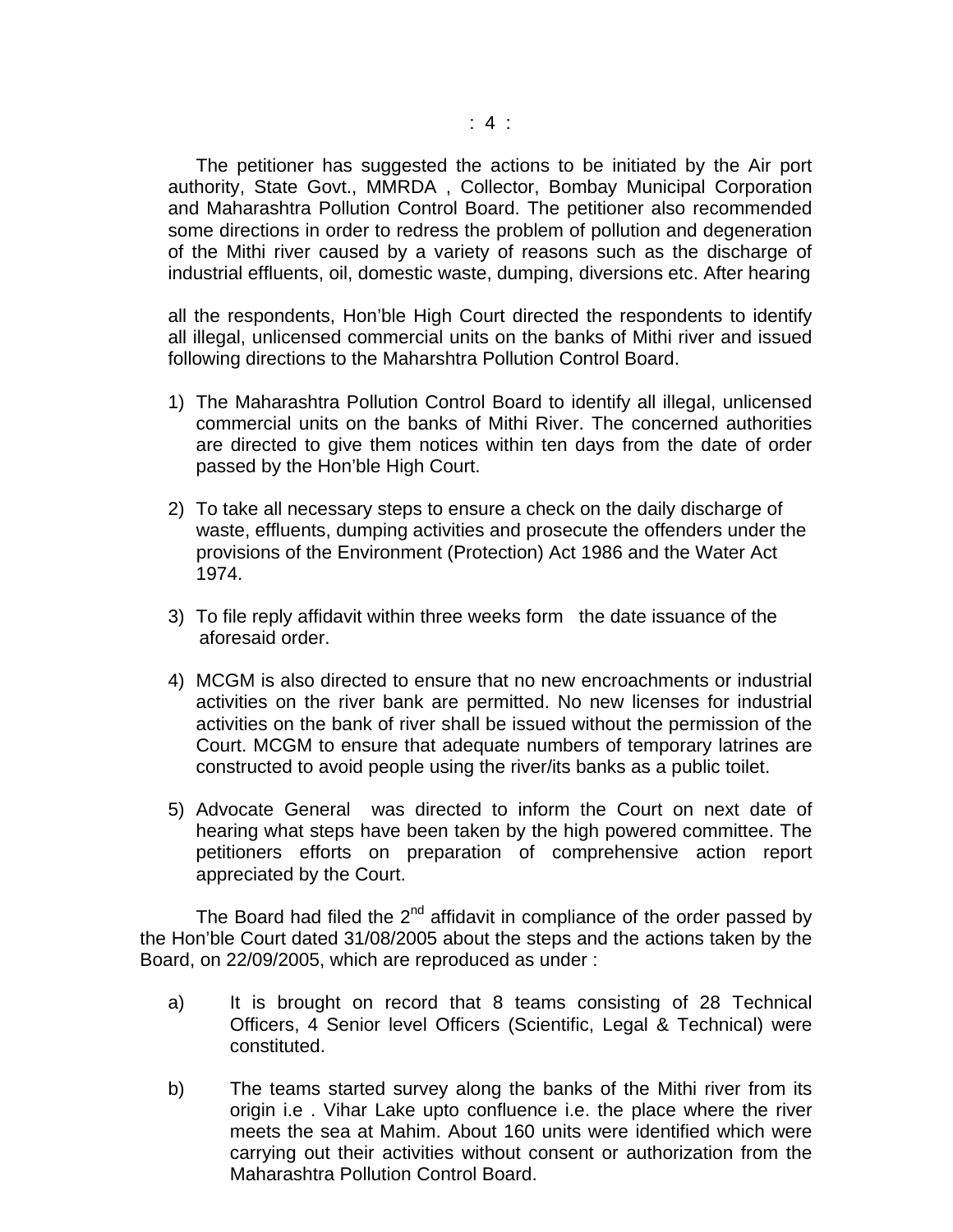- c) The notices were issued with proposed directions to such units. After receipt of replies, the replied units were issued notices to attend the hearing. The units which have not replied to the show cause notices/proposed directions had been directed to closed down their activities M/s. Reliance Energy Ltd., and MCGM directed to disconnect electricity/water supply.
- d) The Board has also issued directions to the Municipal Corporation of Greater Mumbai to take steps, actions to prevent, abate and control pollution.

 It was further submitted to the Court that the area of survey along the banks of Mithi river is a vast stretch of land and longer time will be require to complete the survey.

 Thereafter, Hon'ble High Court of Judicature at Mumbai directed on 03/10/2005 the BMC, the Collector and other concerned public authorities to ensure that unauthorized encroachments be removed in accordance with Law and also to ensure meticulous compliance of its previous orders.

 The Board had filed third affidavit incompliance of the order passed on 31/08/2005 and 03/10/2005, giving details of further actions initiated by it against illegal, unlicensed commercial units on the bank of river. The Board had issued directions of closure to the unauthorized units after giving an opportunity of hearing. M/s. Reliance Energy Ltd., and MCGM were directed to disconnect electricity/water supply. It was specifically reported that since M/s. Reliance Energy Ltd. had not disconnected electric supply as per earlier directions, prosecution notice was issued to it. It was also reported that the survey work is being continued.

 Hon'ble High Court directed Mithi River Development and Protection Authority (MRDPA) to file an affidavit by its order dated 22/02/2006. Accordingly, the Member Secretary and Project Director Dr. Vikas Sadanand Tondwalkar filed affidavit. Thereafter, Hon'ble High Court has passed order on 1/03/2006 and directed the Collector, Mumbai suburban districts to ensure the removal of 3600 encroachers having their structures within 30 meters width on either side of the river by 31/05/2006 and also to rehabilate them by that date. As regards the unauthorized industrial units identified by the Maharashtra Pollution Control Board, Hon'ble High Court directed the Board to take appropriate action including the closure of these industrial units as early as possible by observing the due process of law in that regard. Regarding the proposal of MRDPA to implement the Mithi river development works in two faces, Hon'ble High Court directed that the entire work which comprise of resettlement and rehabilitation of project affected persons, to be completed by 31/05/2006 and the work of deepening , widening and desilting of Mithi river shall be undertaken after the monsoon of 2006. Hon'ble High Court also directed the impleadment of the Reliance Energy Ltd., as party respondent.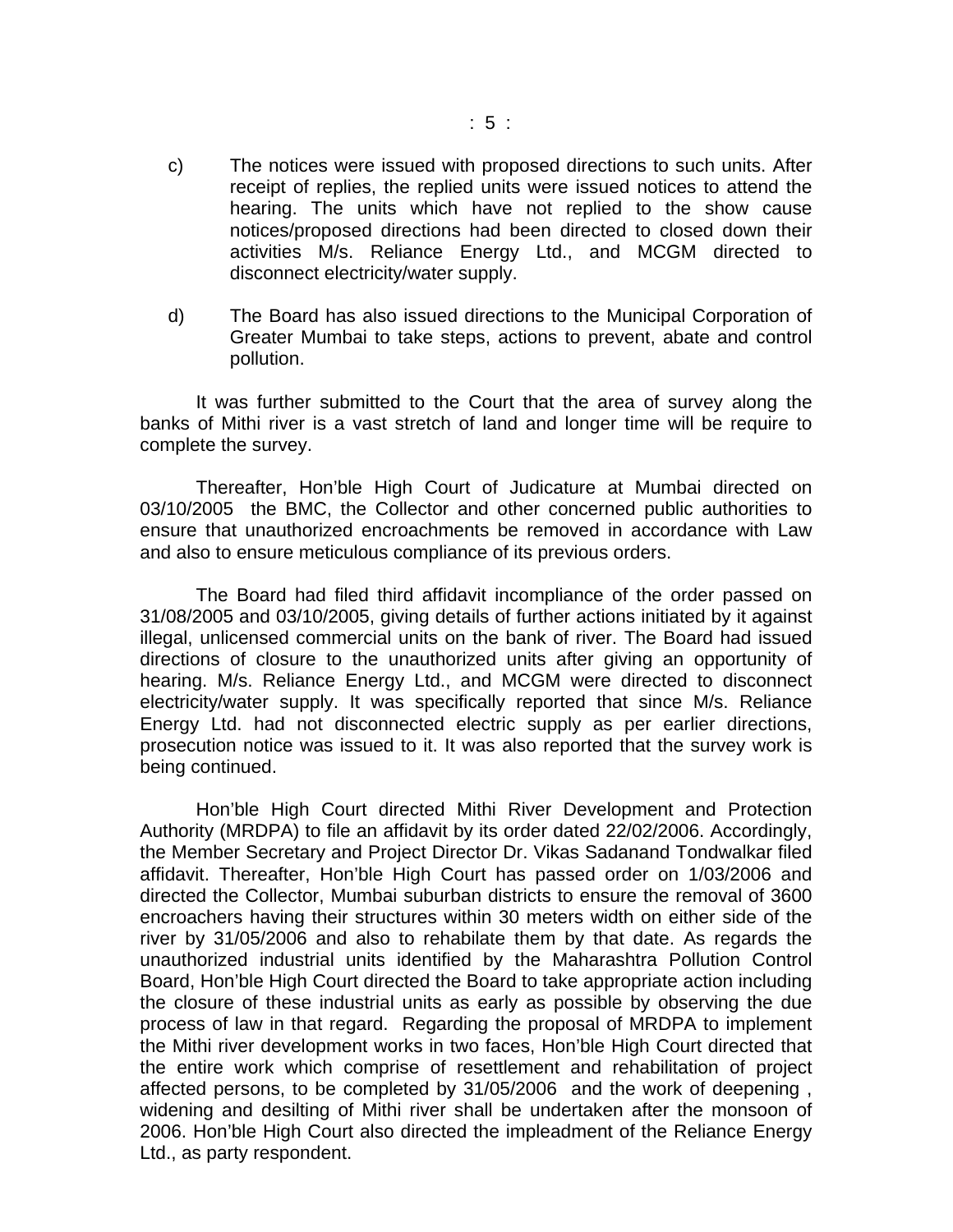MPCB had filed its  $4<sup>th</sup>$  Affidavit on 28/02/2006 through Shri. P. P. Nandusekar, the Principal Scientific Officer of the Board. In compliance of the orders passed by the Hon'ble Court on 31/8/2005, 3/10/2005 & 22/2/2006,giving the details of further actions initiated by the Respondent No.8 against the illegal, unlicensed commercial units on the banks of the Mithi river. The details can be summerised as under :

- a) The Respondent-Board has continued its survey and collected information about a list of unlicensed units identified by the MCGM and decided to follow the principles of natural justice by issuing the proposed directions first, then after receipt of the replies, to extend personal hearing to them and then to issue final directions including directions of closure & disconnection to the unauthorized units.
- b) Accordingly, proposed directions/show cause notices issued to the 200 unauthorized units. The 41 units which have not replied to the proposed directions, directed to close down their units with further directions of disconnection of electricity in case of failure. 66 notices unserved and therefore, it was decided to close down it till necessary documentary evidence about the compliance of notices produced.
- c) The Respondent-Board also issued directions to the Executive Vice Chairman of M/s.Reliance Energy Ltd., Mumbai -55, directing him to disconnect electricity supply to all such units, which are operating without consent of the Board in Khairane Road, Sakinaka, Mumbai, by giving them 15 days notice for producing consent documents of the Board and by following the principles of natural justice. M/s.Reliance Energy Ltd. communicated to the Board that the Board shall identify the industrial units located at Khairane Road, Sakinaka, Mumbai, which fall in the catchment area of Mithi river, a non-conforming zone and operating without mandatory consent / authorization from the Board.
- d) Therefore, the Board has decided to conduct the survey of 855 consumers of M/s.Reliance Energy Ltd. and to identify unlicensed units and accordingly, identified 530 units operating without consent.
- e) The Board has also issued directions to the MCGM to disconnect water supply to the unauthorized industrial units in the catchment of Mithi river, which are operating without consent of the Board on the Khairane Road, Sakinaka, Mumbai by giving 15 days time.
- f) Besides that, the Board had issued show cause notices to 157 industrial estates about the compliance of the provisions of the Water (P&CP) Act,1974, Air (P&CP) Act,1981 and Hazardous Wastes (M&H) Rules, 1989 as amended from time to time. Out of that, only 25 industrial estates have submitted their replies to the Board and remaining 132 industrial estates given final directions to submit the names of the defaulting units in their industrial estates within 30 days time.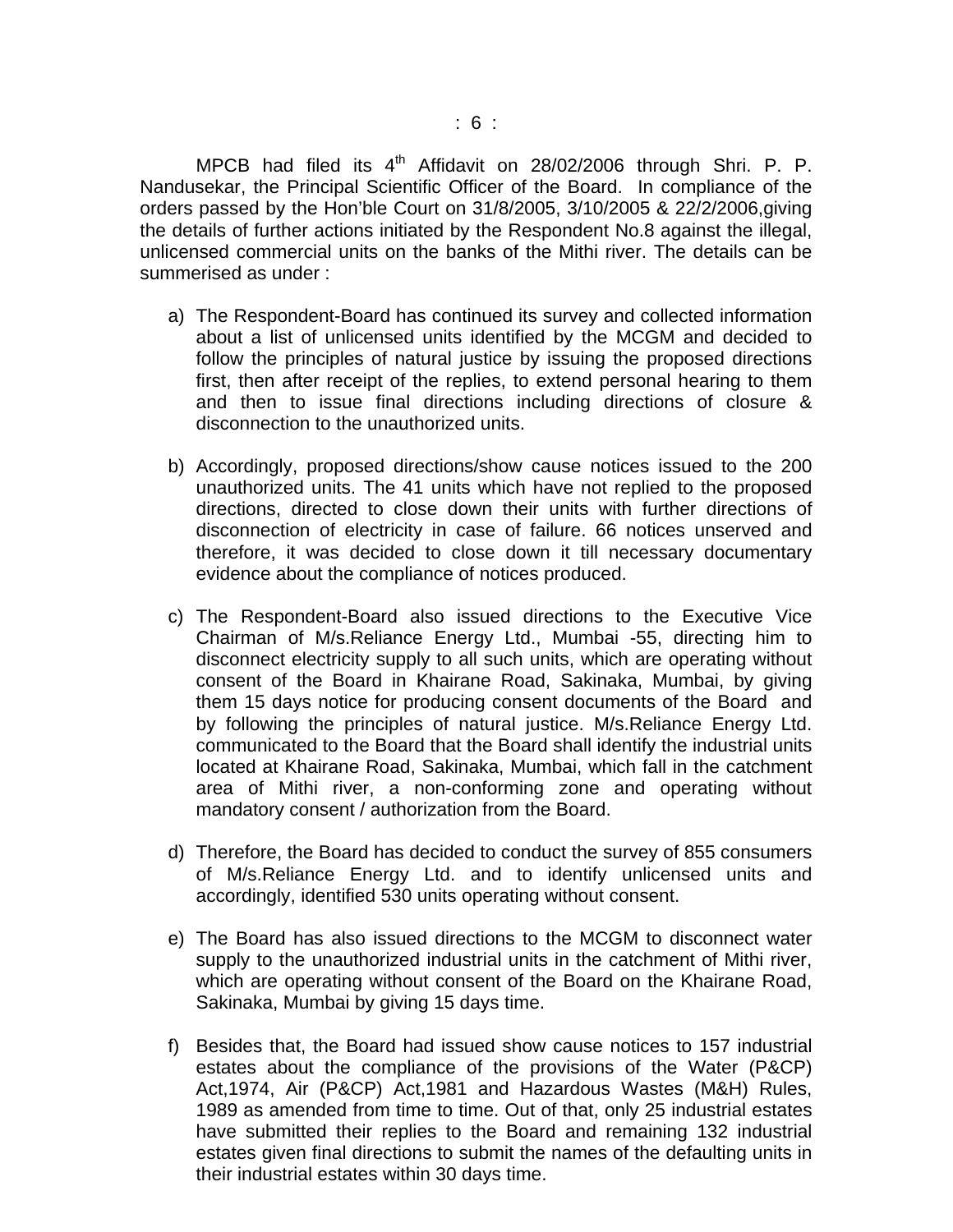- g) The Board has also engaged the services of M/s.Klean Environment Consultants Pvt.Ltd. for total survey and identification of the industries located in the catchments of Mithi river. The Draft Report submitted by M/s.Klean Environment Consultants Pvt.Ltd. identified 5700 units operating in Mithi river basin including the units identified by the MPCB & MCGM. The finalized report of the said agency being submitted to the Mithi River Development & Protection Authority for further necessary action. Since, the identified activities by M/s.Kale Environment Consultants Pvt. Ltd. is very large and the work is voluminous, it was submitted by the Board that one fullfledged technical personal for Mithi river alongwith supporting technical staff will have to be engaged.
- h) The Board has also pointed out the necessity to make provision for common effluent treatment plant for all regular units being operated in the said area and situated in the industrial estates. However, the decision can be taken after finalization of the report by the Mithi River Development & Protection Authority about providing CETP.
- i) The Board has also pointed out that the Board has started receiving a number of representations / replies / objections with request to grant further time to comply with the directions as well as for shifting of their activities within 30 mtrs. on the banks of Mithi river and beyond 30 mtrs., the activities requested for granting them necessary permission / consent, since, Mithi River Development & Protection Authority taken conscious decision to demolish the activities within 30 mtrs. from the banks of Mithi river. The Board has decided to refer the said proposal to the Mithi River Development & Protection Authority for further necessary orders.

Thereafter, the Board has filed  $5<sup>th</sup>$  Affidavit in compliance of the order passed by the Hon'ble High Court on 1/3/2006 after scrutiny of the 5700 identified units by M/s.Klean Environment Consultants Pvt.Ltd. The observations of the Board reported as under :

- a) The report has included not only industries, operations or processes generating effluents but also included private markets, motor garages, the residential complexes, convention centers, commercial complexes, hotels/eating houses, hospitals & dispensaries as well as offices also.
- b) The report also included industrial estates and other activities therein, such as, canteens, tea stalls etc. in the said industrial estates.
- c) The report covered not only the operations on the banks of river but also the operations, processes & other activities in the catchment area of Mithi river, which covers from the origin of Vihar lake upto Mahim creek. It includes the activities identified at a distance less than 50 mtrs., 50 mtrs to 100 mtrs., 100 mtrs. to 200 mtrs., 200 mtrs. to 500 mtrs. and more than 500 mtrs.